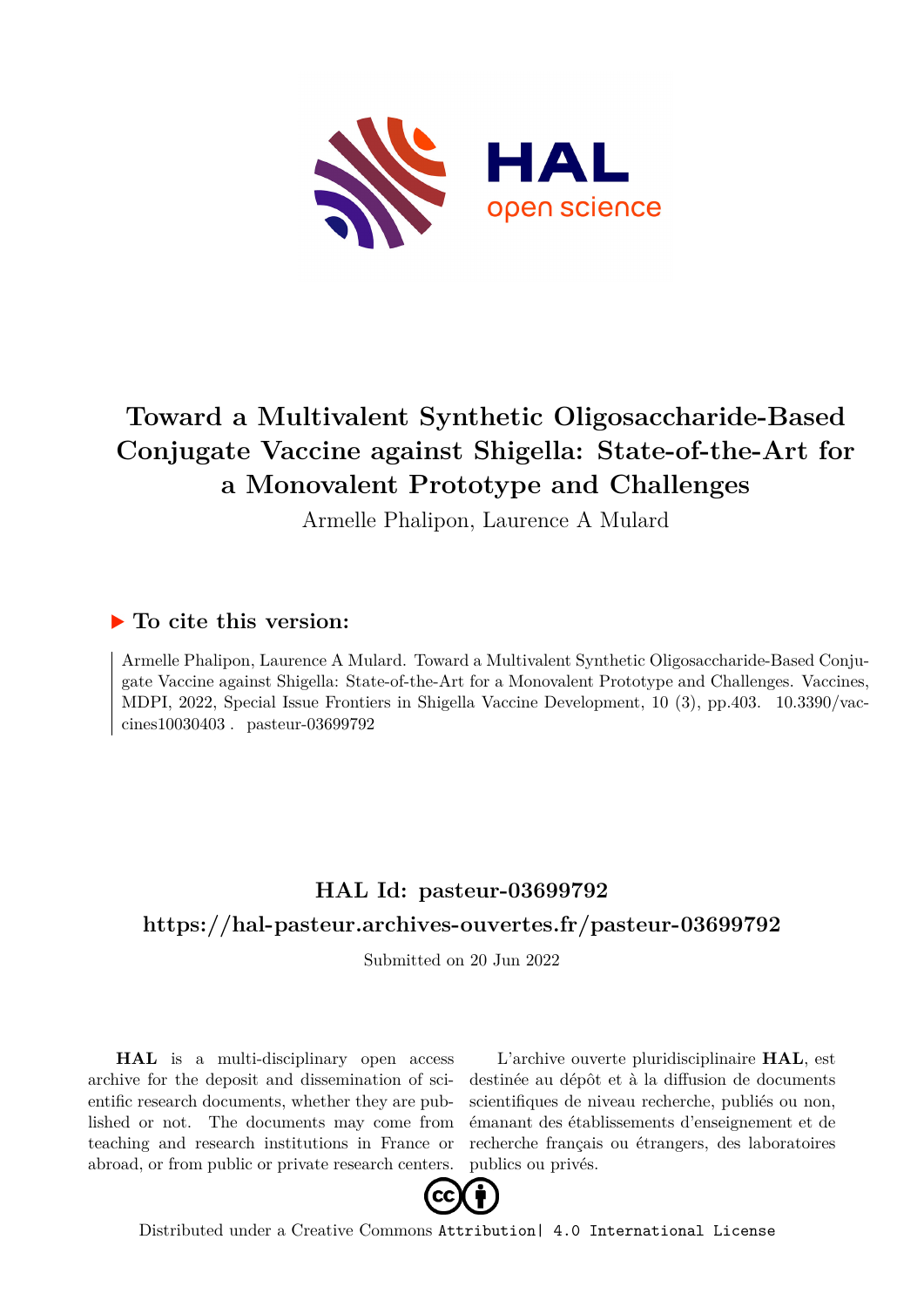



## *Review* **Toward a Multivalent Synthetic Oligosaccharide-Based Conjugate Vaccine against** *Shigella***: State-of-the-Art for a Monovalent Prototype and Challenges**

**Armelle Phalipon 1,\* ,† and Laurence A. Mulard 2,\***

- 1 Institut Pasteur, Innovation Lab. Vaccines, F-75015 Paris, France
- 2 Institut Pasteur, Université de Paris, CNRS UMR3523, Unité Chimie des Biomolécules, F-75015 Paris, France
- **\*** Correspondence: armelle.phalipon@pasteur.fr (A.P.); laurence.mulard@pasteur.fr (L.A.M.)
- † Previous affiliation where the cited published work was performed: Institut Pasteur, INSERM U1202, Unité de Pathogénie Microbienne Moléculaire, F-75015 Paris, France.

**Abstract:** This review focuses on the molecular glycovaccine concept, a promising option to develop a *Shigella* glycoconjugate vaccine. Subsequent to original developments involving, as main vaccine component, the detoxified *Shigella* lipopolysaccharide randomly conjugated at multiple sites to a carrier protein, novelty stems from the use of rationally designed, well-defined chemically synthesized oligosaccharide haptens conceived as functional surrogates of the main surface antigen, linked via single-point attachment onto a carrier. The concept and design of such a fine-tuned *Shigella* glycovaccine are presented by way of SF2a-TT15, a neoglycoprotein featuring a synthetic 15-mer oligosaccharide, which constitutes an original vaccine prototype targeting *Shigella flexneri* 2a, one of the predominant circulating strains in endemic settings. The clinical testing of SF2a-TT15 is summarized with the first-in-human phase I trial in young healthy adults showing a good safety profile and tolerability, while inducing bactericidal antibodies towards *S. flexneri* 2a bacteria. The proof-of-concept of this novel approach being established, an ongoing phase IIa clinical study in the nine-month-old infant target population in endemic area was launched, which is also outlined. Lastly, some challenges to move forward this original approach toward a multivalent cost-effective *Shigella* synthetic glycan conjugate vaccine are introduced.

**Keywords:** carbohydrates; conjugate vaccines; glycoconjugates; O-antigens; *Shigella*; synthetic glycans

## **1. Introduction**

Diverse strategies have been pursued to develop a *Shigella* vaccine over the past 100 years. Only two of them have reached phase III clinical trials, namely, orally administered live attenuated strains and parenterally administered polysaccharide-protein conjugates. Stemming from their previous achievements in the field of *Haemophilus influenzae* b (Hib) vaccination, the concept of *Shigella* polysaccharide-protein conjugate vaccines was originally introduced by John B. Robbins and colleagues [1]. Briefly, bacterial polysaccharides that are key targets of the naturally induced immunity are well-known T-cell independent antigens. Their conjugation to a carrier protein enables the induction of the desired T-cell dependent humoral immunity, including priming of the host memory B cells (for a review see [2]). Of note, several multivalent conjugate vaccines have been successfully implemented against diseases caused by capsulated bacteria, the highest strain coverage being achieved so far with the 13-valent *Streptococcus pneumoniae* licensed vaccine (for a review see [2]).

For *Shigella*, the main target of protective antibodies is the capsular polysaccharide when present or the O-antigen (O-Ag) part of the lipopolysaccharide (LPS) [3]. Having hypothesized in the early 1990s that serum antibodies to *Shigella* O-Ag could provide protection by transudation to the intestinal mucosal surface and bacteria inactivation in



**Citation:** Phalipon, A.; Mulard, L.A. Toward a Multivalent Synthetic Oligosaccharide-Based Conjugate Vaccine against *Shigella*: State-of-the-Art for a Monovalent Prototype and Challenges. *Vaccines* **2022**, *10*, 403. [https://doi.org/](https://doi.org/10.3390/vaccines10030403) [10.3390/vaccines10030403](https://doi.org/10.3390/vaccines10030403)

Academic Editors: Duncan Steele and Calman A. MacLennan

Received: 11 January 2022 Accepted: 19 February 2022 Published: 7 March 2022

**Publisher's Note:** MDPI stays neutral with regard to jurisdictional claims in published maps and institutional affiliations.



**Copyright:** © 2022 by the authors. Licensee MDPI, Basel, Switzerland. This article is an open access article distributed under the terms and conditions of the Creative Commons Attribution (CC BY) license [\(https://](https://creativecommons.org/licenses/by/4.0/) [creativecommons.org/licenses/by/](https://creativecommons.org/licenses/by/4.0/)  $4.0/$ ).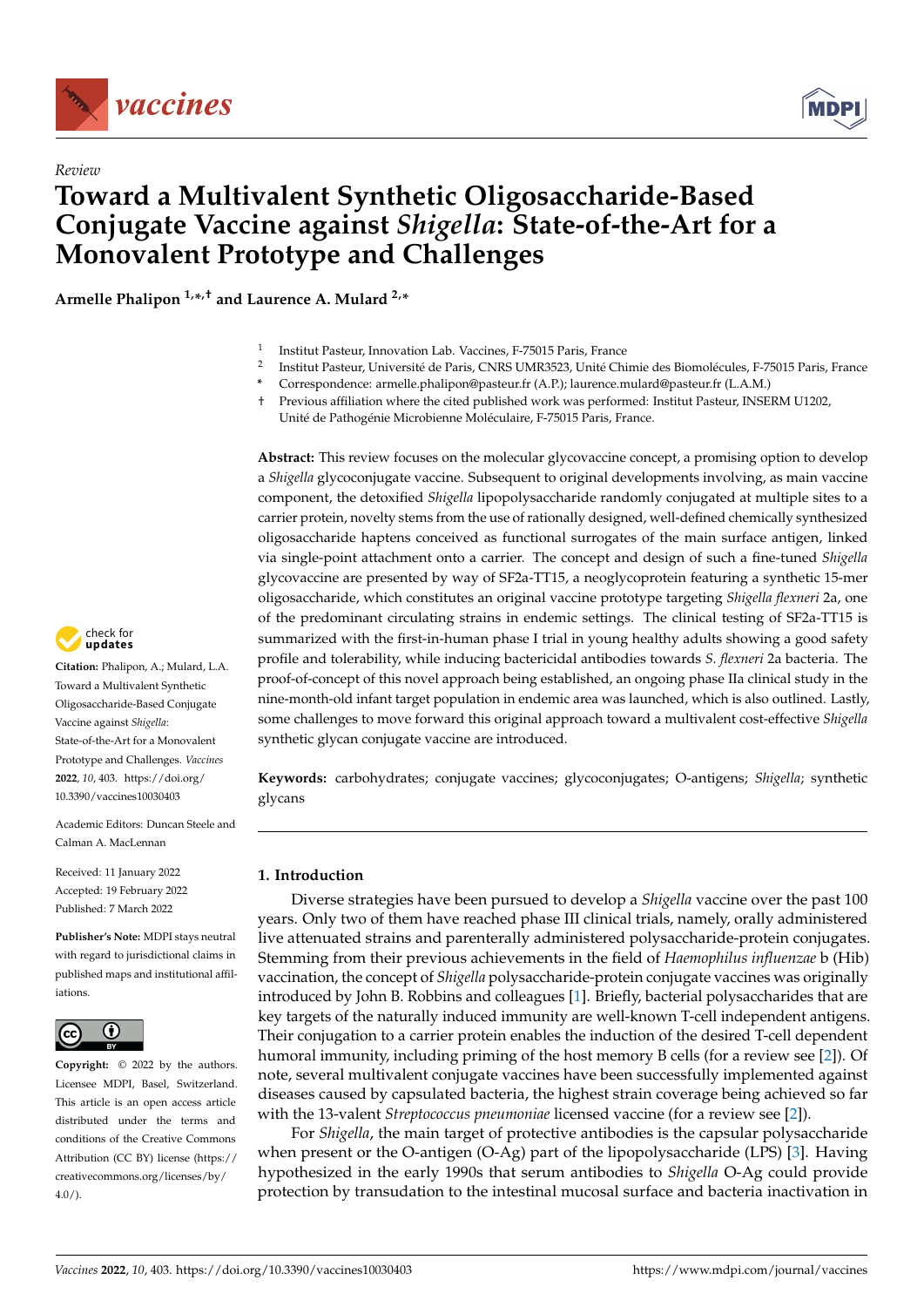the intestine [1,4], the Robbins' and Schneerson's group at the National Institutes of Health (NIH) extensively investigated the use of detoxified LPSs as the basis for parenteral *Shigella* glycoconjugate vaccines. A diversity of "lattice"-type *Shigella* conjugates—abbreviated as NIH conjugates—in which the detoxified LPS and the carrier protein are covalently linked at multiple sites, were generated. The proof of concept of their safety, immunogenicity and protective efficacy was established in young adults and children (for a review, see [5]). However, the lack of efficacy of the most advanced *S. sonnei* NIH vaccine prototype in the main target population of *Shigella* infection, i.e., one-to-two-year-old children, encouraged the search for alternatives to this first generation of conjugate vaccines [5]. Going from concept to phase II clinical trial, the following provides an overview of our achievements in the field of synthetic glycan-based *Shigella* vaccines with focus on SF2a-TT15, a "sun"-type synthetic glycan-tetanus toxoid (TT) conjugate conceived as a promising *S. flexneri* 2a (SF2a) vaccine candidate. Diverging from other options under investigation, the concept of synthetic carbohydrate hapten takes advantage of the versatility of chemical synthesis and its potential when aiming at immunogens fine-tuned to drive the antibody response towards the key protective determinants of the native surface polysaccharide. Providing support to developments ongoing at Institut Pasteur was a report in 1999 by the NIH team on the superior immunogenicity of synthetic oligosaccharide-HSA (Human Serum Albumin) "sun"-type conjugates compared to a "lattice"-type counterpart targeting *S. dysenteriae* 1 [6].

## **2. From Polysaccharide Antigens to SF2a-TT15, a** *Shigella* **Synthetic Glycan Conjugate Vaccine Prototype**

### *2.1. Concept: Synthetic Glycans as Surrogates for Shigella O-Ags*

Bacterial O-Ags are defined by linear or branched repeats made of up to eight monosaccharide residues. They feature tremendous disparities in terms of chain length and often owing to the presence of non-stoichiometric labile and/or phase-associated substitutions, which may be essential components of the protective epitopes. By essence, detoxified LPSs are therefore highly heterogenous molecules. Moreover, despite major improvements over the past decades, conjugate manufacturing is not without risk. The chemical manipulations necessary for LPS extraction, detoxification, and subsequent conjugation of the polysaccharide material to a suitable carrier contribute to deliver complex poorly defined glycoconjugates, especially when involving random conjugation at multiple sites on the polysaccharide component. Key epitopes may be altered and labile O-Ag substitutions may not survive the process whilst neo-epitopes may be generated. As a result, partial loss of immunogenicity is not unexpected and quality control is a highly demanding process. In contrast, the use of a well-defined synthetic O-Ag surrogate, preferably a fine-tuned oligosaccharide, equipped with a unique orthogonal reactive moiety provides neoglycoproteins, whereby a suitable carrier protein is covalently attached to multiple versions of the selected hapten under a controlled manner. The foundation of the strategy resides in the early acknowledgement that despite bacterial polysaccharides being large polymers, anti-polysaccharide monoclonal antibodies recognize glycotopes made of up to six-eight residues and that sera induced in mice by a disaccharide-protein conjugate could confer resistance to a challenge with *S. pneumoniae* type 3 bacteria in rabbit. The obtained "sun"-type glycoconjugates are best defined in terms of protein, oligosaccharide and linker components as well as conjugation chemistry, site of covalent attachment, and oligosaccharide:protein molar ratio, respectively (Figure 1). Available data suggest that these different parameters are inter-related and that they all contribute to the immunogenic properties of the obtained glycoconjugates [5].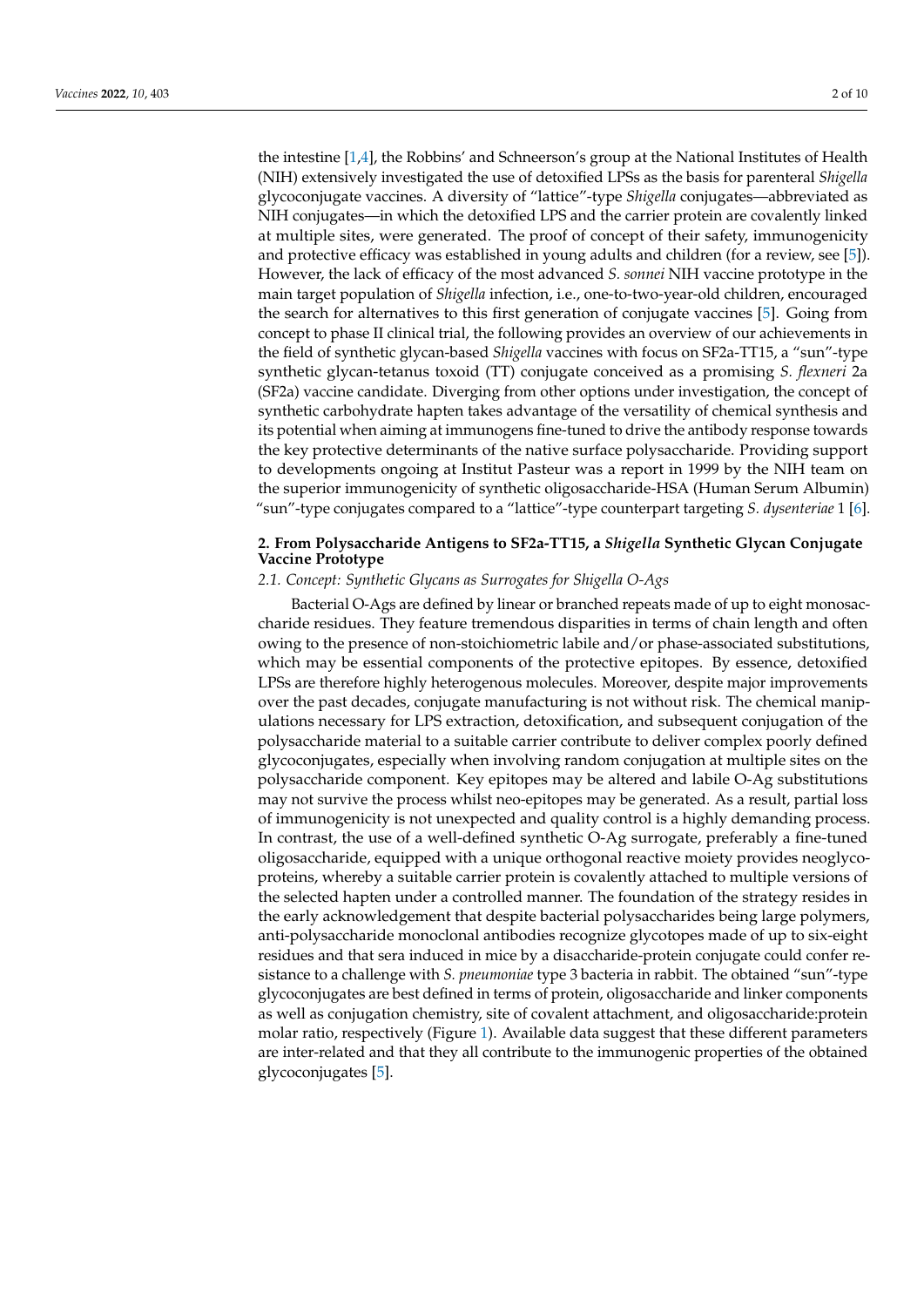

**Figure 1.** Key parameters governing the design of "sun"-type synthetic glycan-based conjugates **Figure 1.** Key parameters governing the design of "sun"-type synthetic glycan-based conjugates exemplified for SF2a-TT15. Top left: SF2a-TT15. Bottom right: Biological repeating unit of the SF2a exemplified for SF2a-TT15. Top left: SF2a-TT15. Bottom right: Biological repeating unit of the SF2a O-Ag [7]. A = B = C: L-rhamnopyranose, D: *N*-acetyl-D-glucosamine, E: D-glucopyranose, Ac: acetyl, O-Ag [7]. A = B = C: L-rhamnopyranose, D: *N*-acetyl-D-glucosamine, E: D-glucopyranose, Ac: acetyl, TT: tetanus toxoid. TT: tetanus toxoid.

As implemented, the identification of the oligosaccharide component was best As implemented, the identification of the oligosaccharide component was best achieved according to a stepwise strategy synergizing between medicinal chemistry, structural vaccinology and immunochemistry. Of note, knowledge of the exact nature of the O-Ag repeating unit is an absolute pre-requirement that governs hapten selection according to this multidisciplinary strategy. Besides chain length, which translates into the number of basic O-Ag repeating units, the nature of the endchain residue and the possible presence of non-carbohydrate substitutions are essential features to take into consideration (Figure 1).

#### *2.2. Design and Properties of SF2a-TT15, a "Sun"-Type Synthetic Oligosaccharide-Based 2.2. Design and Properties of SF2a-TT15, a "Sun"-Type Synthetic Oligosaccharide-Based Conjugate*

*Conjugate*  The SF2a O-Ag is defined by a branched pentasaccharide basic repeating unit, depicted as AB(E)CD (Figure 1), partially O-acetylated at two sites [7]. At the time the NIH conjugates were developed, the O-acetylation pattern and the detailed structural elements composing the protective epitopes were unknown. Taking advantage of TT as a well-established carrier for human vaccines, focus was on the identification of a suitable synthetic O-Ag surrogate.<br>The complete of the contract of the identification of a suitable synthetic O-Ag surrogate. This was achieved by use of five murine protective monoclonal IgG antibodies (mIgGs) and a large panel of synthetic O-Ag substructures, up to a 20-mer oligosaccharide i.e., a<br>. four-repeat O-Ag segment. A two-step process was engaged whereby oligosaccharides pre-selected in vitro as potential antigenic O-Ag mimics were turned into glycoconjugates for in vivo assays and fine selection as functional mimics, i.e., for their ability to induce high<br>titros of good selection and CEO-ADC LC so the disc in viso [51]. Briefly in postant conclusions glycoconjugates for *in vivo* assays and fine selection as functional mimics, i.e., for their titers of protective anti-SF2a LPS IgG antibodies in mice [5]. Briefly, important conclusions  $\alpha$  ability to induce the protective anti-SF2a LPs iggs  $\alpha$  LPs in microconditions in microconditions. were as follows:

- $\;$  While the branched B(E)CD segment was identified as a minimal antigenic determinant, the B(E)CD-TT conjugate did not induce any anti-SF2a LPS antibodies in mice despite eliciting high anti-B(E)CD IgG antibody titers. This discrepancy between antigenic mimicry and functional mimicry provided a strong support to a deeper molecular investigation on larger O-Ag segments, also taking into account lecular investigation on larger O-Ag segments, also taking into account conformaconformational and structural mimicry.
- Antibody binding increased with chain length to reach a plateau for oligosaccharides larger than B(E)CDAB(E)C, suggesting that antigenic mimicry required oligosaccharides longer than one repeat. This observation was comforted by the determination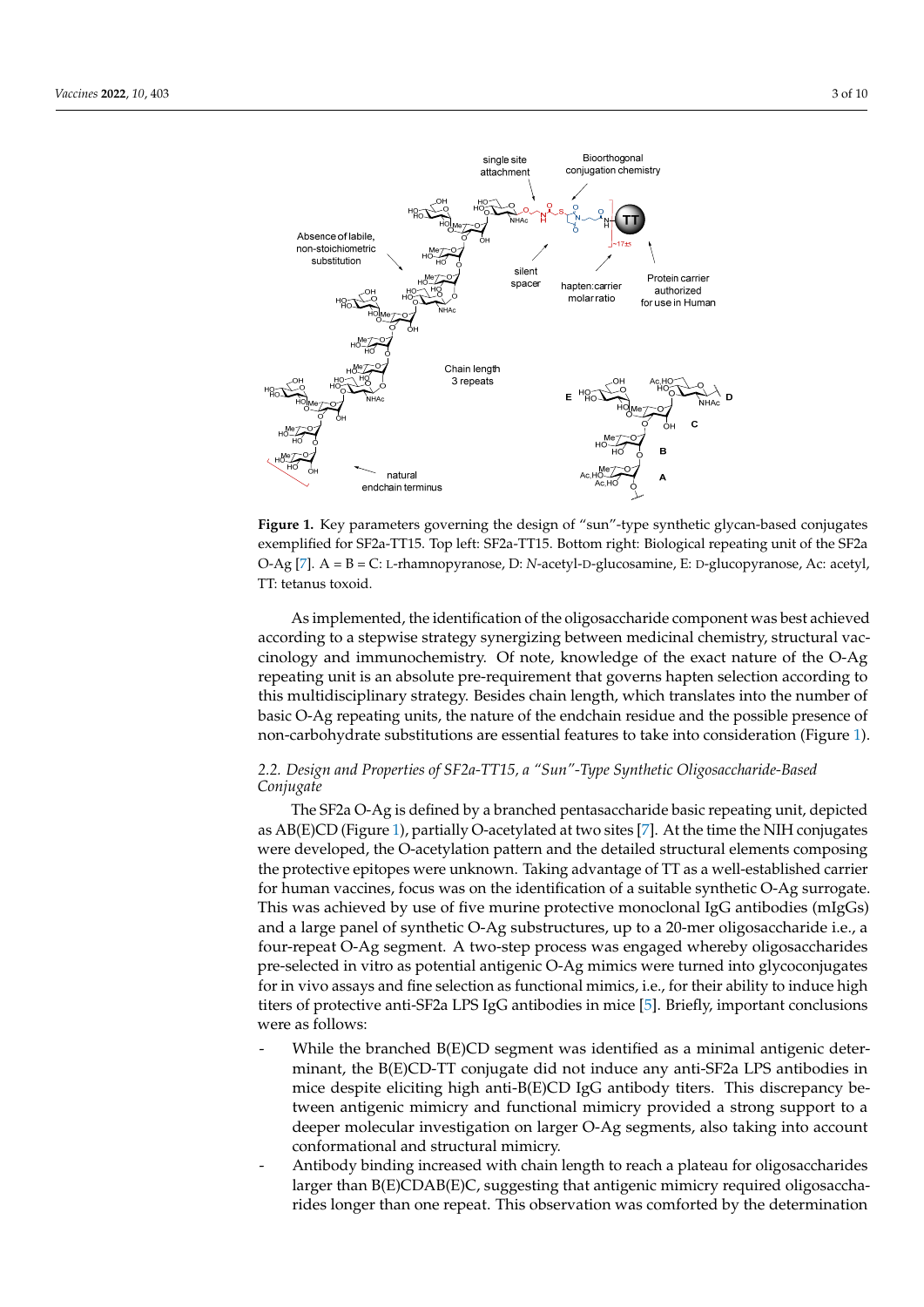of the crystal structure of a mIgG in complex with a synthetic 15-mer ( $[AB(E)CD]_3$ ) segment. The antibody binding site accommodates a 9-mer glycotope. Six residues located on two adjacent repeats make direct contact with the antibody, suggesting that a suitable O-Ag surrogate should comprise at least two contiguous repeats to achieve structural O-Ag mimicry.

- NMR data in solution revealed strong signal overlap for internal residues only within the 10-mer ( $[AB(E)CD]_2$ ) and 15-mer ( $[AB(E)CD]_3$ ) segment, suggesting that O-Ag conformational mimicry was best reached for the latter.
- Recognition of  $[AB(E)CD]_3$  by sera from naturally infected or vaccinated individuals, was superior to that of  $[AB(E)CD]_2$  and paralleled that of the LPS isolated from the SF2a strain used to generate mIgGs.
- Moreover and comforting the above findings, binding data for all five mIgGs revealed that O-acetylation was not a critical feature of SF2a protective epitopes.
- The blockwise synthesis established at the lab scale of the ready-for-conjugation 15-mer oligosaccharide equipped with an aminolinker at its reducing end [8] was not considered more demanding than that of the 10-mer equivalent, suggesting that chemical synthesis was not a limiting factor.
- The immunogenicity of a non-adjuvanted  $[AB(E)CD]_3$ -TT conjugate far exceeded that of a [AB(E)CD]2-TT conjugate featuring a similar average oligosaccharide:TT molar ratio, while no detrimental anti-linker antibody titers were detected. In addition, conjugates encompassing larger O-Ag synthetic segments or oligosaccharides differing by their endchain residue did not surpass the 15-mer conjugate (Mulard et al., unpublished data).

On this basis, the synthetic 15-mer  $[AB(E)CD]_3$ , representing three basic O-Ag biological repeats, was selected as a promising antigenic, structural, conformational, and functional mimic of the natural antigen. Advantageously for manufacturing purpose, [AB(E)CD]<sub>3</sub> is not O-acetylated, suggesting an enhanced chemical stability and easier quality controls than for the natural O-Ag, as underlined for classical polysaccharide conjugate vaccines [9]. Taking advantage of the high-yielding thiol-maleimide conjugation chemistry, an optimal glycoconjugate composition, named SF2a-TT15 (Figure 1), was identified in the form of an oligosaccharide: protein molar ratio of  $17 (\pm 5)$  giving rise, when formulated with aluminum hydroxide (AlH), to long-lasting protective SF2a LPS-specific IgGs in mice [10]. The original synthesis of SF2a-TT15 was scaled up successfully. A GMP batch was produced [11]. SF2a-TT15<sup>GMP</sup> was immunogenic in rabbits and passed all toxicity criteria [11]. Moreover, SF2a-TT15-induced sera in mice recognized a large panel of SF2a strains circulating worldwide [11]. Based on these data, this original vaccine prototype was move forward into a first-in-human evaluation.

## **3. SF2a-TT15: Safety, Tolerability, and Immunogenicity in a First-in-Human Phase I Study**

A dose-escalating, single-blind, observer-masked, randomized, placebo-controlled study was performed at the Tel Aviv Sourasky Medical Center in Israel (ClinicalStudies.gov, NCT02797236) [12]. A summary of the study design as well as key safety and immunological outcomes are presented below.

Two cohorts of 32 participants each were settled to receive 2  $\mu$ g (cohort 1) and 10  $\mu$ g (cohort 2) carbohydrate dose of SF2a-TT15 non-adjuvanted or adjuvanted with AlH or matching placebos, administered as three intramuscular injections, 28 days apart. Thus, in each cohort, 12 participants received the adjuvanted vaccine and 12 received the nonadjuvanted formulation, while two groups of four participants each received the matching placebos. The tolerability and safety profile were good at both doses with no occurrence of serious or severe adverse events. This is consistent with the general good safety record of polysaccharide-protein conjugate vaccines and specifically with that of the NIH SF2a-rEPA conjugates [5] and more recently Flexyn2a, a bioconjugate vaccine candidate [13].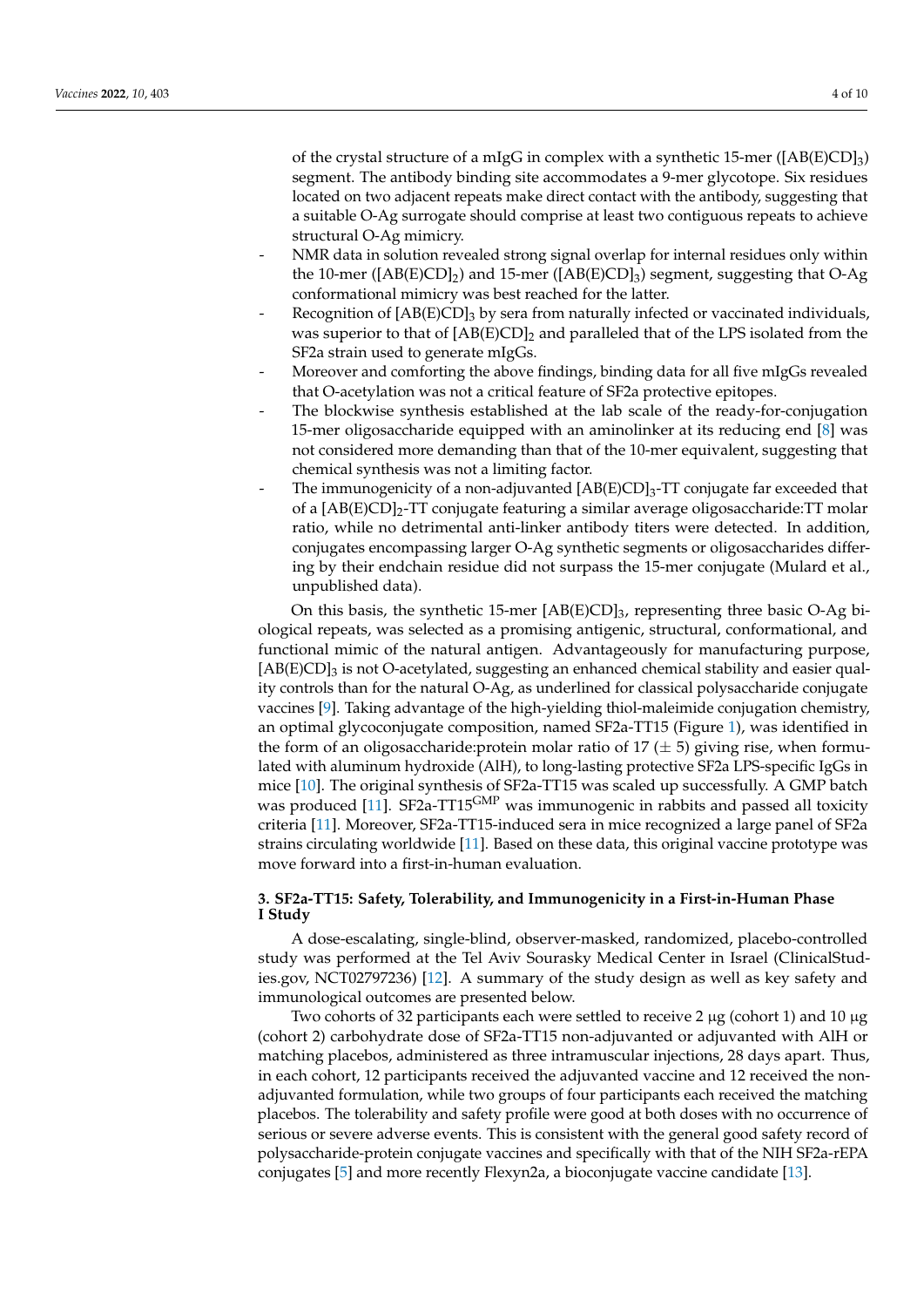All the immunological outcomes evaluated in this clinical study show that both the low and high oligosaccharide doses of SF2a-TT15, adjuvanted or not, are immunogenic. No variation over time in the baseline for the tested immunological parameters was noticed in placebo recipients, indicating the absence of natural exposure to SF2a LPS or any crossreacting antigens in the study population during the follow-up. Therefore, the observed immune response results exclusively from the stimulation of the host immune system by the vaccine candidate. Focusing on the anti-SF2a LPS IgG response, IgG2 titers predominantly increase, followed by IgG1 titers, similarly to the pattern elicited by the first generation of SF2a conjugates and natural SF2a infection. Compared with the low dose, the 10 µg carbohydrate dose is much more potent, inducing stronger anti-SF2a LPS IgG titers both in magnitude and percentage of responders, from the first injection with no additional effect of the subsequent ones. The absence of boosting has also been reported following vaccination of Israeli adult volunteers with the NIH SF2a conjugates [5] administered at higher doses, and more recently in American adult recipients of Flexyn2a at a 10 µg polysaccharide dose regimen [13]. Adjuvanting with AlH improved the anti-SF2a LPS IgG titers induced by the low, but not the high SF2a-TT15 dose. It also contributed to the sustained antibody response measured at three months after the third injection for both doses. These results differ from the observation that AlH had no impact on the immune response of adult volunteers, at least 28 days after one or two injections, to the SF2a latticetype conjugate and bioconjugate vaccines, respectively [5,13]. In the case of SF2a-TT15, both the evaluation of a lower carbohydrate dose and the longer follow-up after the 10 µg dose might have uncovered the added value of the use of AlH as adjuvant. The functionality of vaccine-induced antibodies as measured by serum bactericidal activity (SBA) was robust whatever the saccharide dose used. A strong correlation was reported between SBA and the magnitude of the SF2a-TT15-induced anti-SF2a LPS IgG response. Significant rises in the anti-SF2a LPS IgG memory B-cell percentage was observed for both doses, with the high dose formulations out-performing the low ones, suggesting a successful priming and longevity of the anti-SF2a immune responses induced by this fine-tuned synthetic glycan-based conjugate. While no data are available for the first *Shigella* polysaccharide conjugates, such a memory B-cell priming was recently reported for Flexyn2a [14].

The potential of *Shigella* glycoconjugate vaccines to stimulate the immune system of naive individuals is a matter of debate. In particular, concern arose from the lack of immunogenicity, correlated to the lack of protection, observed in recipients of the NIH *S. sonnei* conjugate under the age of three, whereas older children and young adults, supposedly immunologically primed by natural infection, were protected [15]. In this context, the impact of pre-existing immunity on the immunogenicity of SF2a-TT15 comes into question. However, detectable serum IgG antibodies to SF2a do not necessarily mean pre-exposure to homologous bacteria. They can reflect cross-reactivity with LPSs from other Enterobacteriaceae, shown to increase with age and reported in previous *Shigella* vaccine studies in the USA or Europe [3]. More importantly, the extent of the naive status in the target population, i.e., nine-month-old infants in LMICs, is being questioned. Indeed, accumulating epidemiological data [16] show that there is already substantial exposure to SF2a at three to six months of age. Therefore, conducting a phase IIa study in the target population in endemic settings is the only option to assess the real potential of this unique type of *Shigella* vaccine.

## **4. SF2a-TT15: Ongoing Phase IIa Clinical Study to Assess Safety, Tolerability and Immunogenicity in the Target Infant Population Living in Endemic Areas**

Based on the good safety profile and immunogenicity of SF2a-TT15 in young adults in a high-income country setting, together with its suitable stability profile, a single site, double-blind, observer-masked, randomized, placebo-controlled, age-descending phase IIa study was launched at Kenya Medical Research Institute (KEMRI), Kericho, Kenya (ClinicalTrials.gov Identifier: NCT04602975). The purpose of this study is to examine in nine-month-old infants, the safety and immunogenicity of two vaccine doses—2 µg and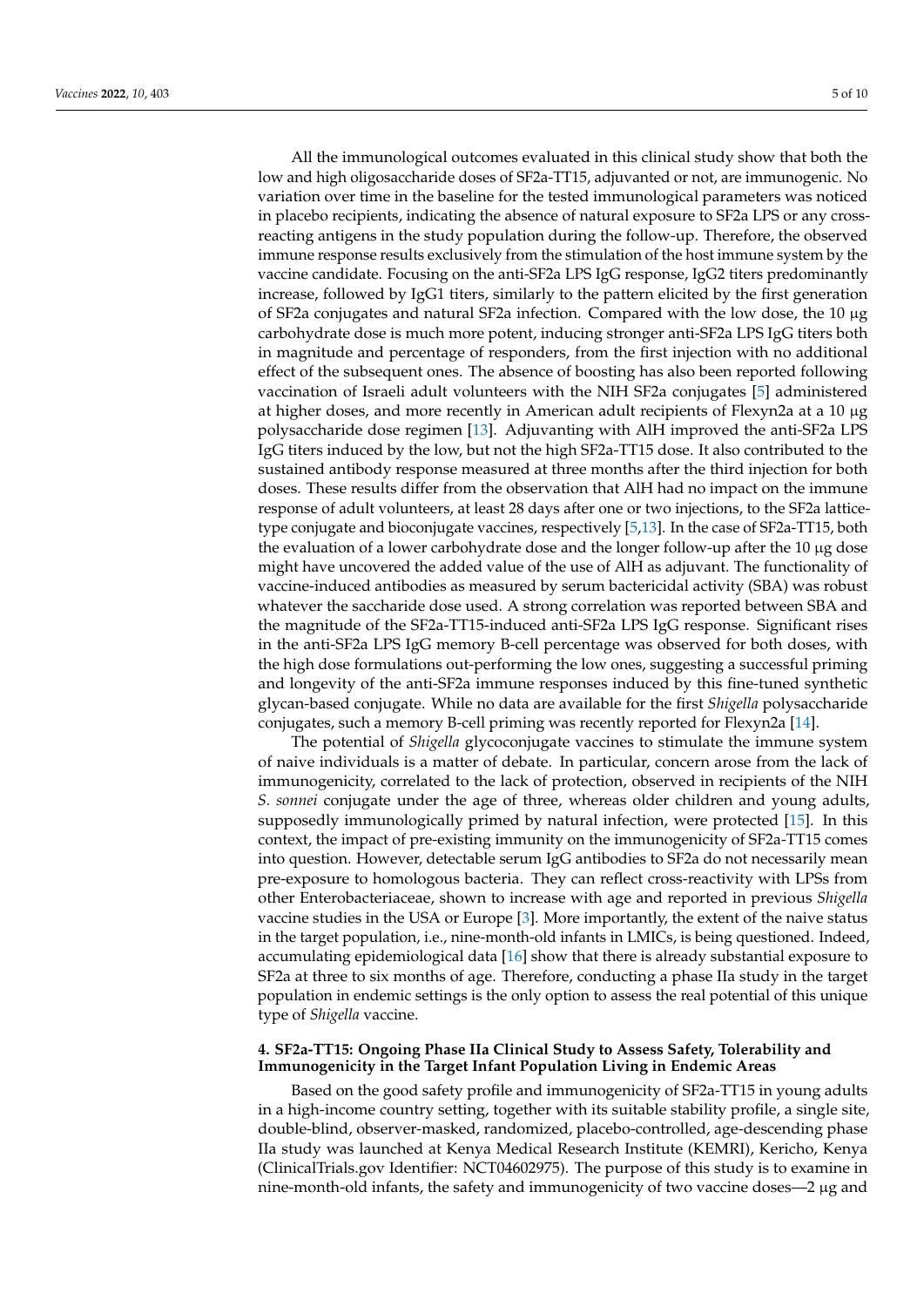10 µg of oligosaccharide equivalent adjuvanted or not with AlH, respectively, as previously tested in the phase I trial [12]—after two intramuscular injections three months apart, followed by a third injection six months later. Of note, at the second and third injections, the infants will be concomitantly administered with SF2a-TT15 and a measles-rubella (MR) vaccine (one per arm) to match with the MR kenyan expanded program of vaccination. Based on safety and tolerability evaluation after the first injection, an independent data safety monitoring committee (IDMC) will give recommendation to move from the adult cohort 1 (18–50-year-old subjects, 12 vaccinees receiving the 10 µg oligosaccharide dose of the vaccine formulated with AlH and four placebos) to the children cohort 2 (two-tofive-year-old subjects, same dosing and number of subjects as cohort 1), and then to the nine-month-old infants cohort 3. For the latter, IDMC recommendation will allow to move from cohort 3A receiving the 2 µg oligosaccharide dose with and without AlH (40 subjects each plus 10 subjects for each matching placebo, thus a total of 100, cohort 3A) to cohort 3B receiving the 10 µg oligosaccharide dose adjuvanted or not, with the same distribution of subject number as for cohort 3A.

The study has started in October 2020 and is progressing well: cohorts 1 and 2 have received the three injections, cohorts 3A and 3B have received the second and first injection, respectively. The final report, including a 6-month follow-up after the third injection, is expected by mid-2023.

Not the least and in complement to the above, a controlled human infection model study (CHIM, phase IIb clinical trial) was approved to assess the protective efficacy of SF2a-TT15 while confirming its tolerability, reactogenicity, and immunogenicity in supposedly *Shigella* non-exposed western volunteers. The study was launched at the Center for Vaccine Development (CVD, University of Maryland, Baltimore, MD, USA) in February 2022 (ClinicalTrials.gov Identifier: NCT04078022).

## **5. Toward a Multivalent Synthetic Glycan-Based** *Shigella* **Vaccine Providing Broad Strain Coverage**

Besides promoting the phase II clinical trials, the feasibility and successful outcome of the phase I study with the monovalent SF2a-TT15 vaccine prototype revealed the strategy and fostered its further development to provide a multivalent *Shigella* glycovaccine suited to answer the need in the field, i.e., to cover a highly diverse panel of circulating strains. In fact, promising original preclinical data obtained early on for SF2a-TT15 [17] incited upstream investigation to identify O-Ag synthetic oligosaccharide mimics of the predominant *Shigella* circulating strains as updated [18], also considering the potential for cross-reactivity based on O-Ag repeats and polysaccharide dynamics [7,19]. As briefly highlighted below, the very diverse O-Ags under consideration (Figure 2) generated major synthetic challenges, all of which were overcome to achieve convincing synthetic glycanbased immunogens and promising combinations thereof (Mulard et al., unpublished data). Of special interest, the *S. sonnei* O-Ag represents a unique challenge owing to its zwitterionic disaccharide repeat [20]. Nevertheless, oligosaccharides representing O-Ag segments of various composition and length were synthesized [21,22], paving the way to a library of neoglycoconjugates demonstrating remarkable immunogenicity in mice [23]. Alternatively, the synthesis of a large set of *S. flexneri* 6 (SF6) oligosaccharides enabled the identification of an immunodominant epitope central to further developments (Chassagne et al., unpublished data) [24]. Promising immunogenic SF6 conjugates differentiated by their synthetic oligosaccharide component were achieved (Bouchet et al., unpublished data). Likewise, the SF2a experience was exploited for *S. flexneri* 3a (SF3a). This work underlined the need for oligosaccharides comprising multiple O-Ag repeats [25]. The synthetic feasibility of such larger SF3a oligosaccharides diverging by their endchain residue and O-acetylation pattern was demonstrated [26,27] and highly immunogenic TT-conjugates thereof were delivered (Hu et al., unpublished data). A bivalent SF2a/SF3a vaccine candidate was shown to be highly immunogenic in mice and no immune interference was detected [28]. Finally, well-defined frame-shifted oligosaccharides representing the *S. flexneri* 1b (SF1b)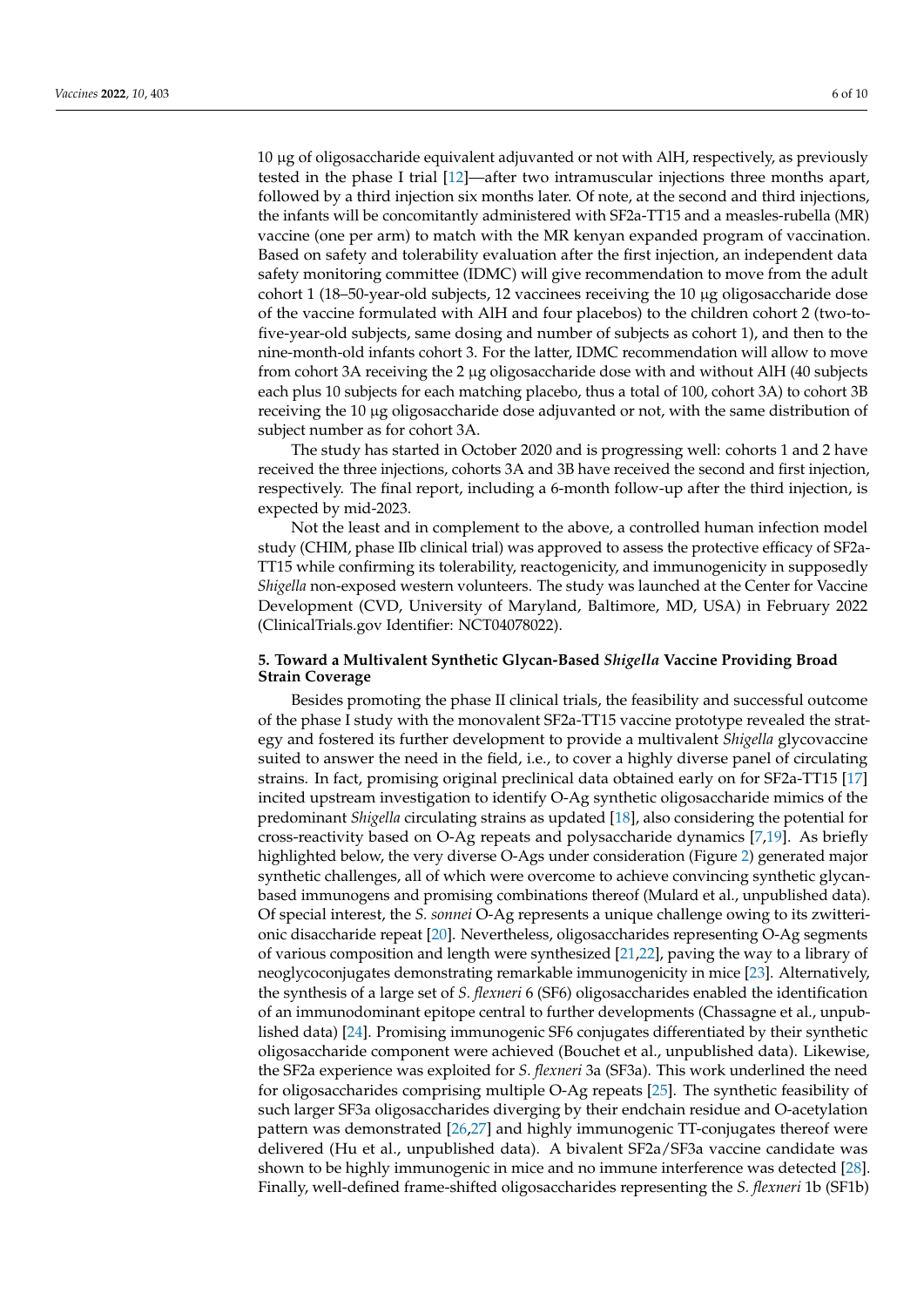O-Ag were obtained (Le Guen et al., unpublished data) [29], on the way to promising SF1b glycoimmunogens. These remarkable advancements allowed the preclinical testing of sets of combinations of synthetic oligosaccharide-based conjugates representing the four *Shigella* strains to be targeted for the first licensed *Shigella* vaccine (International *Shigella* Vaccine representing the four *Shigella* strains to be targeted for the first licensed *Shigella* vaccine meeting, Bill and Melinda Gates Foundation, Seattle, 2017). Available immunogenicity data support the concept (Phalipon et al., unpublished data). This constitutes a promising step support the concept (Phalipon et al., unpublished data). This constitutes a promising step<br>towards the feasibility of this synthetic oligosaccharide-based strategy for developing a multivalent *Shigella* vaccine. based strategy for developing a multivalent *Shigella* vaccine.



**Figure 2.** Repeatings units of the *Shigella* O-Ags under consideration for the development of a broad strain coverage *Shigella* vaccine [7,20]. Ac: acetyl, Rhap (A,B,C): rhamnopyranose, GlcpNAc (D): 2-acetamido-2-deoxy-glucopyranose (N-acetyl-glucosamine), Glcp (E): glucopyranose, Gal $p$ A (C'): galactopyranuronic acid, Gal $p$ NAc (D'): 2-acetamido-2-deoxy-galactopyranose mine), Alt*p*NAcA (A"): 2-acetamido-2-deoxy-altropyranuronic acid (*N*-acetyl-altrosaminuronic (*N*-acetyl-galactosamine), Alt*p*NAcA (A"): 2-acetamido-2-deoxy-altropyranuronic acid (*N*-acetylaltrosaminuronic acid), FucpNAc4N (B"): 2-acetamido-4-amino-2,4,6-trideoxy-galactopyranose (AAT).

#### Despite numerous promising preclinical data [30], the fear of chemical synthesis— **6. Conclusions**

Despite numerous promising preclinical data [30], the fear of chemical synthesis essentially owing to anticipated cost of goods and complexity—has somewhat impaired the development of the synthetic glycan-based vaccine strategy. It is noteworthy that Quimi-Hib<sup>®</sup> [31] is so far the sole licensed vaccine of that type. However, this is without considering major recent developments in glycan chemical synthesis [30] and the increasingly acknowledged input of glycan chemoenzymatic synthesis [32], an alternative already explored successfully to obtain the SF2a 15-mer hapten [33]. With these groundbreaking and rapid technological advancements, the strategy represents more than ever a poten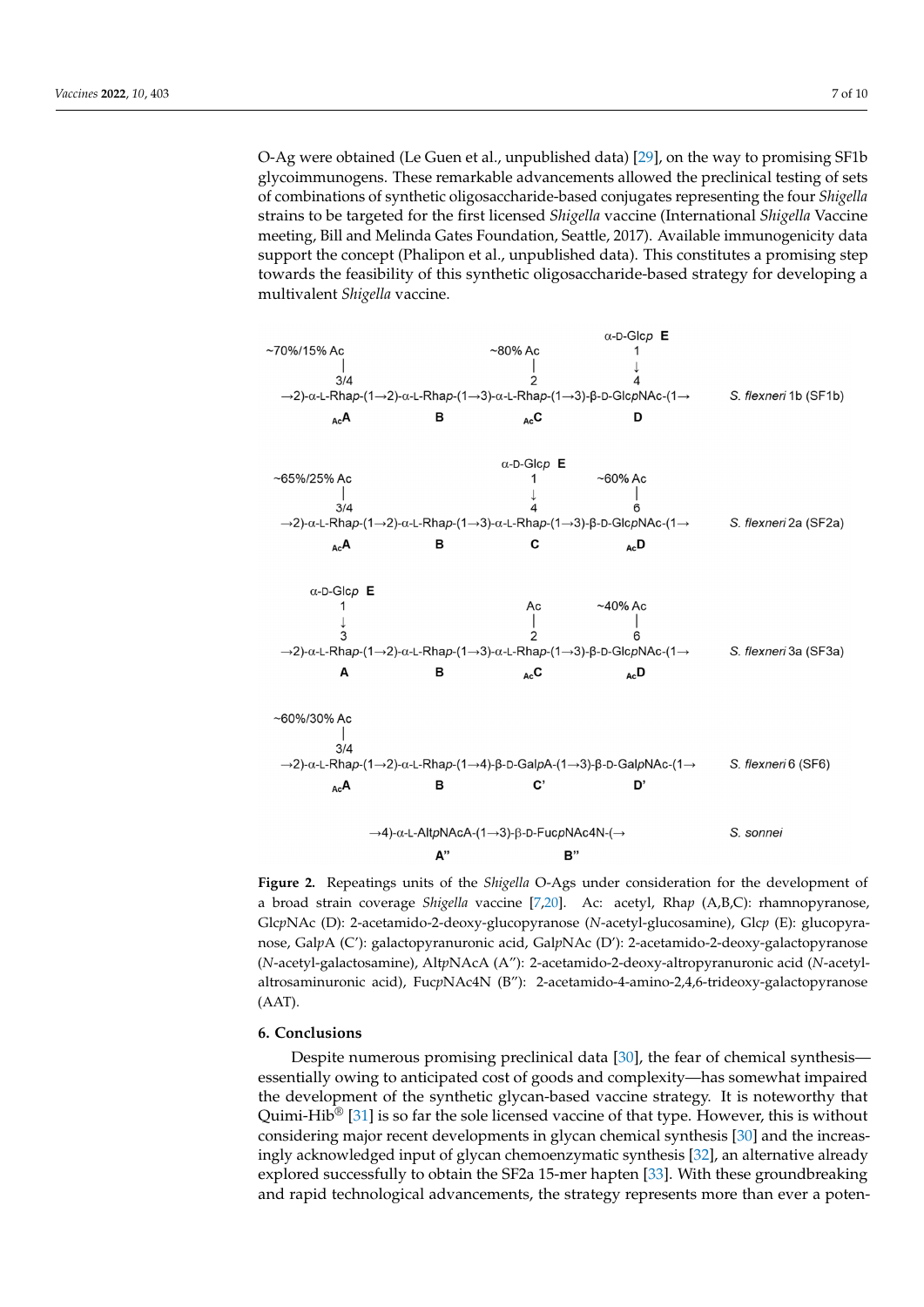tially cost-effective option for the design of high promise vaccines against major human infectious diseases. The demonstration of the proof of concept in humans for SF2a-TT15 assuredly contributed to the promotion of this approach. Obviously, the awaited findings of the ongoing phase II clinical studies, if supportive, will further strengthen its potential. A first-in-human evaluation of the quadrivalent formulation fulfilling all identified criteria will be the ultimate stage to assess the future of this original rationally designed synthetic oligosaccharide-based conjugate strategy for a broadly distributed *Shigella* vaccine.

**Author Contributions:** Conceptualization and writing the manuscript: A.P. and L.A.M. Finalization of the manuscript: L.A.M. All authors have read and agreed to the published version of the manuscript.

**Funding:** Institut Pasteur (Grants PTR 99, GPH-FlexBiVac, Roux Cantarini and Pasteur Roux Cantarini Postdoctoral Fellowships, COMED-SF2a, INNOV-42-19), Agence Nationale de la Recherche (ANR, Grants ANR-06-EMPB-013, ANR-05-BLAN-0022, ANR-08-PCVI-0002, ANR-15-CE07-0019), MENRT (PhD fellowships), European Union Seventh Framework Program (PF7-Health ID 261472- STOPENTERICS), Bill and Melinda Gates Foundation (Grant agreement Investment ID OPP1191130, OPP1198140, OPP1201194), Wellcome Trust (215727/Z/19/Z), and Bill and Melinda Gates Medical Research Institute (Contract ID: Collaboration & License Agreement Institut Pasteur—Gates MRI, December 2019).

**Institutional Review Board Statement:** Not applicable.

**Informed Consent Statement:** Not applicable.

**Data Availability Statement:** Not applicable.

**Acknowledgments:** The authors wish to warmly thank Philippe J. Sansonetti for his support over the last decades to help the authors moving forward the development of a *Shigella* synthetic carbohydratebased subunit vaccine strategy, whereas he was an ardent defender and one of the worldwiderenowned leaders in the design and testing of orally administered, live rationally attenuated *Shigella* vaccine candidates. The authors warmly thank all past and present members of the Institut Pasteur GlycoShig Team and their collaborators for their major input to the achievements discussed in this review.

**Conflicts of Interest:** A.P. and L.A.M. are employees of the Institut Pasteur, which owns several patents on the topic. The funders had no role in the design of the Phase I, Phase IIa and Phase IIb studies, including in the collection, analyses, or interpretation of data; in the writing of the Phase I manuscript or in the decision to publish the results.

### **References**

- 1. Robbins, J.B.; Chu, C.; Schneerson, R. Hypothesis for vaccine development: Protective immunity to enteric diseases caused by nontyphoidal salmonellae and shigellae may be conferred by serum IgG antibodies to the O-specific polysaccharide of their lipopolysaccharides. *Clin. Infect. Dis.* **1992**, *15*, 346–361. [\[CrossRef\]](http://doi.org/10.1093/clinids/15.2.346) [\[PubMed\]](http://www.ncbi.nlm.nih.gov/pubmed/1381621)
- 2. Anderluh, M.; Berti, F.; Bzducha-Wróbel, A.; Chiodo, F.; Colombo, C.; Compostella, F.; Durlik, K.; Ferhati, X.; Holmdahl, R.; Jovanovic, D.; et al. Recent advances on smart glycoconjugate vaccines in infections and cancer. *FEBS J.* 2021. [\[CrossRef\]](http://doi.org/10.1111/febs.15909) [\[PubMed\]](http://www.ncbi.nlm.nih.gov/pubmed/33934527)
- 3. Cohen, D.; Meron-Sudai, S.; Bialik, A.; Asato, V.; Goren, S.; Ariel-Cohen, O.; Reizis, A.; Hochberg, A.; Ashkenazi, S. Serum IgG antibodies to *Shigella* lipopolysaccharide antigens—A correlate of protection against shigellosis. *Hum. Vaccin. Immunother.* **2019**, *15*, 1401–1408. [\[CrossRef\]](http://doi.org/10.1080/21645515.2019.1606971) [\[PubMed\]](http://www.ncbi.nlm.nih.gov/pubmed/31070988)
- 4. Robbins, J.B.; Schneerson, R.; Szu, S.C. Perspective: Hypothesis: Serum IgG antibody is sufficient to confer protection against infectious diseases by inactivating the inoculum. *J. Infect. Dis.* **1995**, *171*, 1387–1398. [\[CrossRef\]](http://doi.org/10.1093/infdis/171.6.1387) [\[PubMed\]](http://www.ncbi.nlm.nih.gov/pubmed/7769272)
- 5. Barel, L.A.; Mulard, L.A. Classical and novel strategies to develop a *Shigella* glycoconjugate vaccine: From concept to efficacy in human. *Hum. Vaccin. Immunother.* **2019**, *15*, 1338–1356. [\[CrossRef\]](http://doi.org/10.1080/21645515.2019.1606972) [\[PubMed\]](http://www.ncbi.nlm.nih.gov/pubmed/31158047)
- 6. Pozsgay, V.; Chu, C.; Pannell, L.; Wolfe, J.; Robbins, J.B.; Schneerson, R. Protein conjugates of synthetic saccharides elicit higher levels of serum IgG lipopolysaccharide antibodies in mice than do those of the O-specific polysaccharide from *Shigella dysenteriae* type 1. *Proc. Natl. Acad. Sci. USA* **1999**, *96*, 5194–5197. [\[CrossRef\]](http://doi.org/10.1073/pnas.96.9.5194)
- 7. Perepelov, A.V.; Shekht, M.E.; Liu, B.; Shevelev, S.D.; Ledov, V.A.; Senchenkova, S.N.; L'vov, V.L.; Shashkov, A.S.; Feng, L.; Aparin, P.G.; et al. *Shigella flexneri* O-antigens revisited: Final elucidation of the O-acetylation profiles and a survey of the O-antigen structure diversity. *FEMS Immunol. Med. Microbiol.* **2012**, *66*, 201–210. [\[CrossRef\]](http://doi.org/10.1111/j.1574-695X.2012.01000.x)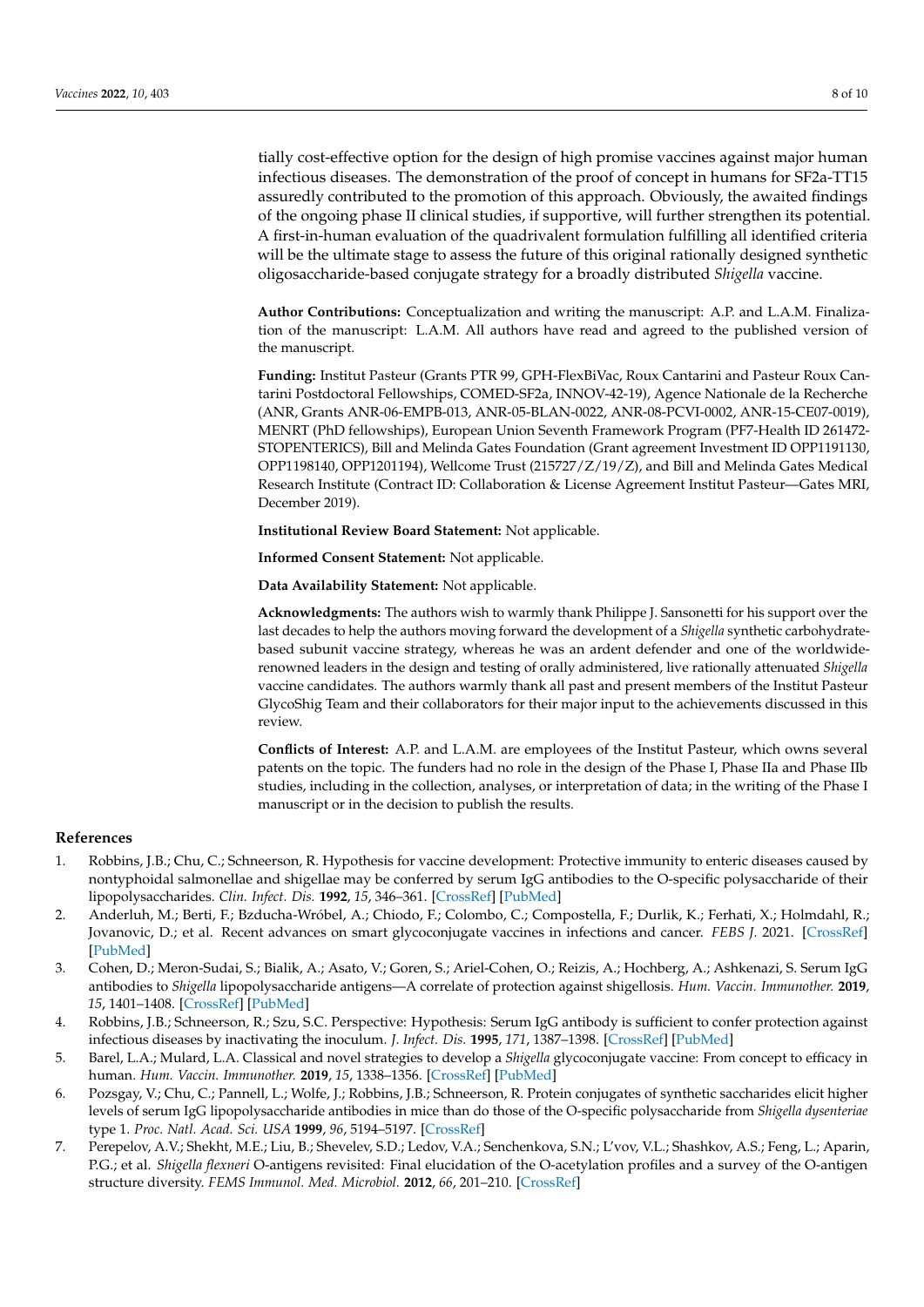- 8. Belot, F.; Guerreiro, C.; Baleux, F.; Mulard, L.A. Synthesis of two linear PADRE conjugates bearing a deca- or pentadecasaccharide B epitope as potential synthetic vaccines against *Shigella flexneri* serotype 2a infection. *Chem. Eur. J.* **2005**, *11*, 1625–1635. [\[CrossRef\]](http://doi.org/10.1002/chem.200400903)
- 9. Mulard, L.A. Bacterial polysaccharides as major surface antigens: Interest in O-acetyl substitutions. *Carbohydr. Chem.* **2018**, *43*, 71–103.
- 10. van der Put, R.M.; Kim, T.H.; Guerreiro, C.; Thouron, F.; Hoogerhout, P.; Sansonetti, P.J.; Westdijk, J.; Stork, M.; Phalipon, A.; Mulard, L.A. A Synthetic Carbohydrate Conjugate Vaccine Candidate against Shigellosis: Improved Bioconjugation and Impact of Alum on Immunogenicity. *Bioconjugate Chem.* **2016**, *27*, 883–892. [\[CrossRef\]](http://doi.org/10.1021/acs.bioconjchem.5b00617)
- 11. van der Put, R.M.F.; Smitsman, C.; de Haan, A.; Hamzink, M.; Timmermans, H.; Uit-tenbogaard, J.; Westdijk, J.; Stork, M.; Ophorst, O.; Thouron, F.; et al. The first-in-human synthetic glycan-based conjugate vaccine candidate against *Shigella*. *ACS Cent. Sci.* **2022**. [\[CrossRef\]](http://doi.org/10.1021/acscentsci.1c01479)
- 12. Cohen, D.; Atsmon, J.; Artaud, C.; Meron-Sudai, S.; Gougeon, M.L.; Bialik, A.; Goren, S.; Asato, V.; Ariel-Cohen, O.; Reizis, A.; et al. Safety and immunogenicity of a synthetic carbohydrate conjugate vaccine against *Shigella flexneri* 2a in healthy adult volunteers: A phase 1, dose-escalating, single-blind, randomised, placebo-controlled study. *Lancet Infect. Dis.* **2021**, *21*, 546–558. [\[CrossRef\]](http://doi.org/10.1016/S1473-3099(20)30488-6)
- 13. Riddle, M.S.; Kaminski, R.W.; Di Paolo, C.; Porter, C.K.; Gutierrez, R.L.; Clarkson, K.A.; Weerts, H.E.; Duplessis, C.; Castellano, A.; Alaimo, C.; et al. Safety and Immunogenicity of a Candidate Bioconjugate Vaccine against *Shigella flexneri* 2a Administered to Healthy Adults: A Single-Blind, Randomized Phase I Study. *Clin. Vaccine Immunol.* **2016**, *23*, 908–917. [\[CrossRef\]](http://doi.org/10.1128/CVI.00224-16)
- 14. Clarkson, K.A.; Porter, C.K.; Talaat, K.R.; Frenck, R.W., Jr.; Alaimo, C.; Martin, P.; Bourgeois, A.L.; Kaminski, R.W. *Shigella*-Specific Immune Profiles Induced after Parenteral Immunization or Oral Challenge with Either *Shigella flexneri* 2a or *Shigella sonnei*. *mSphere* **2021**, *6*, e0012221. [\[CrossRef\]](http://doi.org/10.1128/mSphere.00122-21) [\[PubMed\]](http://www.ncbi.nlm.nih.gov/pubmed/34259559)
- 15. Cohen, D.; Ashkenazi, S.; Green, M.S.; Gdalevich, M.; Robin, G.; Slepon, R.; Yavzori, M.; Orr, N.; Block, C.; Ashkenazi, I.; et al. Double-blind vaccine-controlled randomised efficacy trial of an investigational *Shigella sonnei* conjugate vaccine in young adults. *Lancet* **1997**, *349*, 155–159. [\[CrossRef\]](http://doi.org/10.1016/S0140-6736(96)06255-1)
- 16. Lindsay, B.; Saha, D.; Sanogo, D.; Das, S.K.; Omore, R.; Farag, T.H.; Nasrin, D.; Li, S.; Panchalingam, S.; Levine, M.M.; et al. Association Between *Shigella* Infection and Diarrhea Varies Based on Location and Age of Children. *Am. J. Trop. Med. Hyg.* **2015**, *93*, 918–924. [\[CrossRef\]](http://doi.org/10.4269/ajtmh.14-0319)
- 17. Phalipon, A.; Tanguy, M.; Grandjean, C.; Guerreiro, C.; Belot, F.; Cohen, D.; Sansonetti, P.J.; Mulard, L.A. A Synthetic Carbohydrate-Protein Conjugate Vaccine Candidate against *Shigella flexneri* 2a Infection. *J. Immunol.* **2009**, *182*, 2241–2247. [\[CrossRef\]](http://doi.org/10.4049/jimmunol.0803141)
- 18. Livio, S.; Strockbine, N.A.; Panchalingam, S.; Tennant, S.M.; Barry, E.M.; Marohn, M.E.; Antonio, M.; Hossain, A.; Mandomando, I.; Ochieng, J.B.; et al. *Shigella* Isolates From the Global Enteric Multicenter Study Inform Vaccine Development. *Clin. Infect. Dis.* **2014**, *59*, 933–941. [\[CrossRef\]](http://doi.org/10.1093/cid/ciu468)
- 19. Theillet, F.X.; Simenel, C.; Guerreiro, C.; Phalipon, A.; Mulard, L.A.; Delepierre, M. Effects of backbone substitutions on the conformational behavior of *Shigella flexneri* O-antigens: Implications for vaccine strategy. *Glycobiology* **2011**, *21*, 109–121. [\[CrossRef\]](http://doi.org/10.1093/glycob/cwq136)
- 20. Kenne, L.; Lindberg, B.; Petersson, K.; Katzenellenbogen, E.; Romanowska, E. Structural studies of the O-specific side-chains of the *Shigella sonnei* phase I lipopolysaccharide. *Carbohydr. Res.* **1980**, *78*, 119–126. [\[CrossRef\]](http://doi.org/10.1016/S0008-6215(00)83665-4)
- 21. Pfister, H.B.; Mulard, L.A. Synthesis of the Zwitterionic Repeating Unit of the O-Antigen from *Shigella sonnei* and Chain Elongation at Both Ends. *Org. Lett.* **2014**, *16*, 4892–4895. [\[CrossRef\]](http://doi.org/10.1021/ol502395k) [\[PubMed\]](http://www.ncbi.nlm.nih.gov/pubmed/25210812)
- 22. Dhara, D.; Mulard, L.A. Exploratory N-Protecting Group Manipulation for the Total Synthesis of Zwitterionic *Shigella sonnei* Oligosaccharides. *Chem. Eur. J.* **2021**, *27*, 5694–5711. [\[CrossRef\]](http://doi.org/10.1002/chem.202003480) [\[PubMed\]](http://www.ncbi.nlm.nih.gov/pubmed/33314456)
- 23. Mulard, L.A.; Dhara, D.; Paoletti, J.; Pfister, H.B.; Phalipon, A.; Guerreiro, C. Protected Disaccharides, Their Process of Preparation and Their Use in the Synthesis of Zwitterionic Oligosaccharides and Conjugates Thereof. Filed Patent PCT/EP2021/082559, 22 November 2021.
- 24. Mulard, L.A.; Chassagne, P.; Sansonetti, P.J.; Phalipon, A.; Traincard, F.; Nato, F. Glycoconjugates and Their Use as Potential Vaccines against Infection by Shigella flexneri. U.S. Patent 10,376,593, 13 August 2019.
- 25. Boutet, J.; Blasco, P.; Guerreiro, C.; Thouron, F.; Dartevelle, S.; Nato, F.; Canada, F.J.; Arda, A.; Phalipon, A.; Jimenez-Barbero, J.; et al. Detailed Investigation of the Immunodominant Role of O-Antigen Stoichiometric O-Acetylation as Revealed by Chemical Synthesis, Immunochemistry, Solution Conformation and STD-NMR Spectroscopy for *Shigella flexneri* 3a. *Chem. Eur. J.* **2016**, *22*, 10892–10911. [\[CrossRef\]](http://doi.org/10.1002/chem.201600567) [\[PubMed\]](http://www.ncbi.nlm.nih.gov/pubmed/27376496)
- 26. Hu, Z.Y.; White, A.F.B.; Mulard, L.A. Efficient Iterative Synthesis of O-Acetylated Tri- to Pentadecasaccharides Related to the Lipopolysaccharide of *Shigella flexneri* Type 3a through Di- and Trisaccharide Glycosyl Donors. *Chem. Asian J.* **2017**, *12*, 419–439. [\[CrossRef\]](http://doi.org/10.1002/asia.201600819) [\[PubMed\]](http://www.ncbi.nlm.nih.gov/pubmed/27385615)
- 27. Cornil, J.; Hu, Z.Y.; Bouchet, M.; Mulard, L.A. Multigram synthesis of an orthogonally-protected pentasaccharide for use as a glycan precursor in a *Shigella flexneri* 3a conjugate vaccine: Application to a ready-for-conjugation decasaccharide. *Org. Chem. Front.* **2021**, *8*, 6279–6299. [\[CrossRef\]](http://doi.org/10.1039/D1QO00761K)
- 28. Hu, Z.; Cornil, J.; Ligeour, C.; Thouron, F.; Hoos, S.; Guerreiro, C.; Phalipon, A.; Mulard, L.A. Toward a bivalent synthetic carbohydrate-based vaccine candidate against shigellosis. *Abstr. Pap. Am. Chem. Soc.* **2017**, *254*, 1.
- 29. Hargreaves, J.M.; Le Guen, Y.; Guerreiro, C.; Descroix, K.; Mulard, L.A. Linear synthesis of the branched pentasaccharide repeats of O-antigens from *Shigella flexneri* 1a and 1b demonstrating the major steric hindrance associated with type-specific glucosylation. *Org. Biomol. Chem.* **2014**, *12*, 7728–7749. [\[CrossRef\]](http://doi.org/10.1039/C4OB01200C)